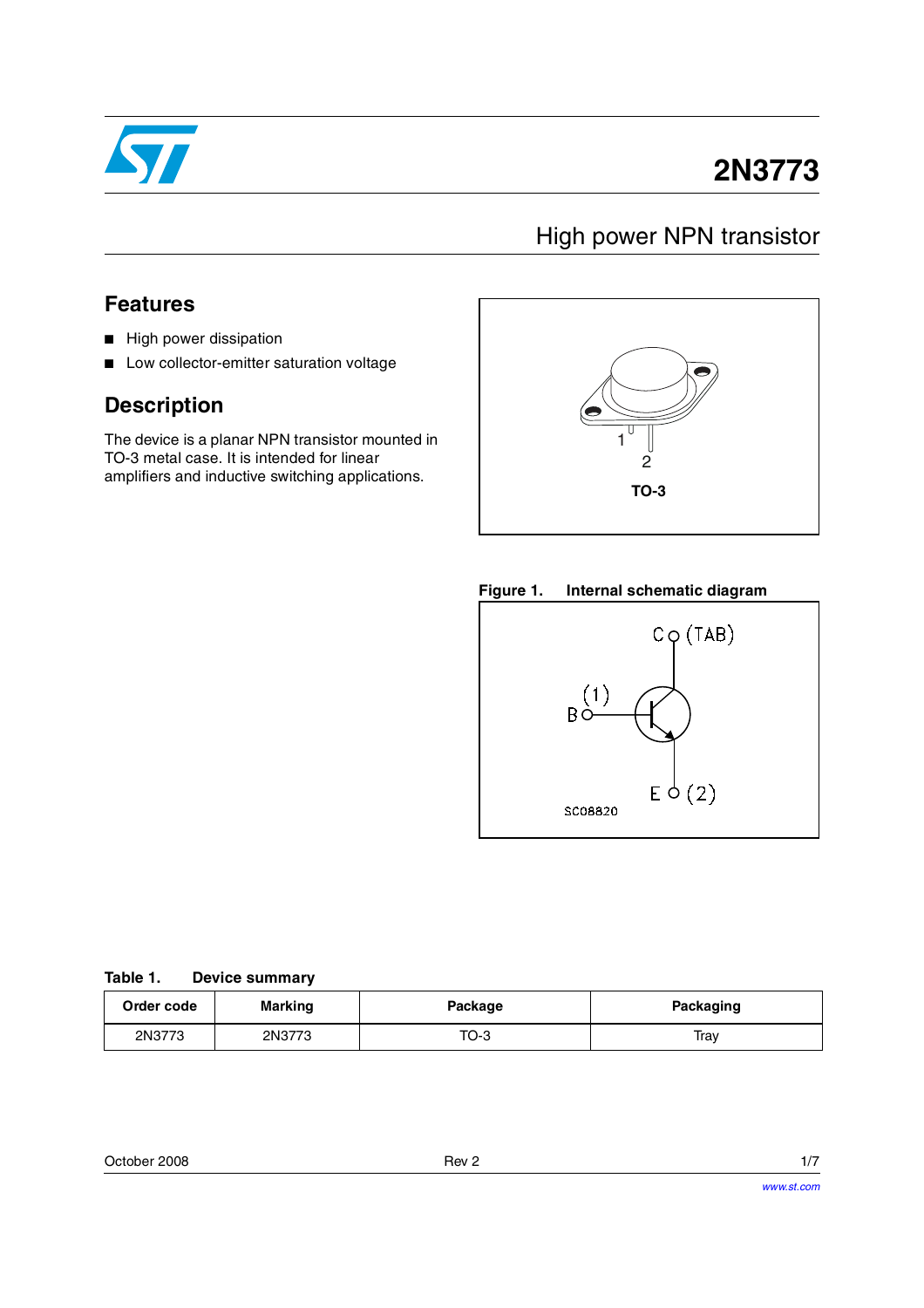# **1 Electrical ratings**

| Table 2. | Absolute maximum ratings |  |
|----------|--------------------------|--|
|          |                          |  |

| Symbol           | <b>Parameter</b>                               | Value          | Unit        |
|------------------|------------------------------------------------|----------------|-------------|
| V <sub>CEO</sub> | Collector-emitter voltage ( $I_B = 0$ )        | 140            | v           |
| $V_{CEV}$        | Collector-emitter voltage ( $V_{BF}$ = -1.5 V) | 160            | v           |
| V <sub>CBO</sub> | Collector-base voltage ( $I_F = 0$ )           | 160            | v           |
| V <sub>EBO</sub> | Emitter-base voltage ( $I_C = 0$ )             | $\overline{7}$ | v           |
| $I_{\rm C}$      | Collector current                              | 16             | Α           |
| $I_{CM}$         | Collector peak current $(t_P < 5$ ms)          | 30             | A           |
| l <sub>B</sub>   | Base current                                   | 4              | A           |
| <sup>I</sup> BM  | Base peak current $(t_P < 1$ ms)               | 15             | A           |
| $P_{\text{tot}}$ | Total dissipation at $T_c \leq 25$ °C          | 150            | w           |
| $T_{\text{stg}}$ | Storage temperature                            | $-65$ to 200   | °C          |
| $T_i$            | Max. operating junction temperature            | 200            | $^{\circ}C$ |

### **Table 3. Thermal data**

| Symbol                | <b>Parameter</b>                        | Value | Unit |
|-----------------------|-----------------------------------------|-------|------|
| H <sub>thi-case</sub> | Thermal resistance junction-case<br>Max |       | °C/W |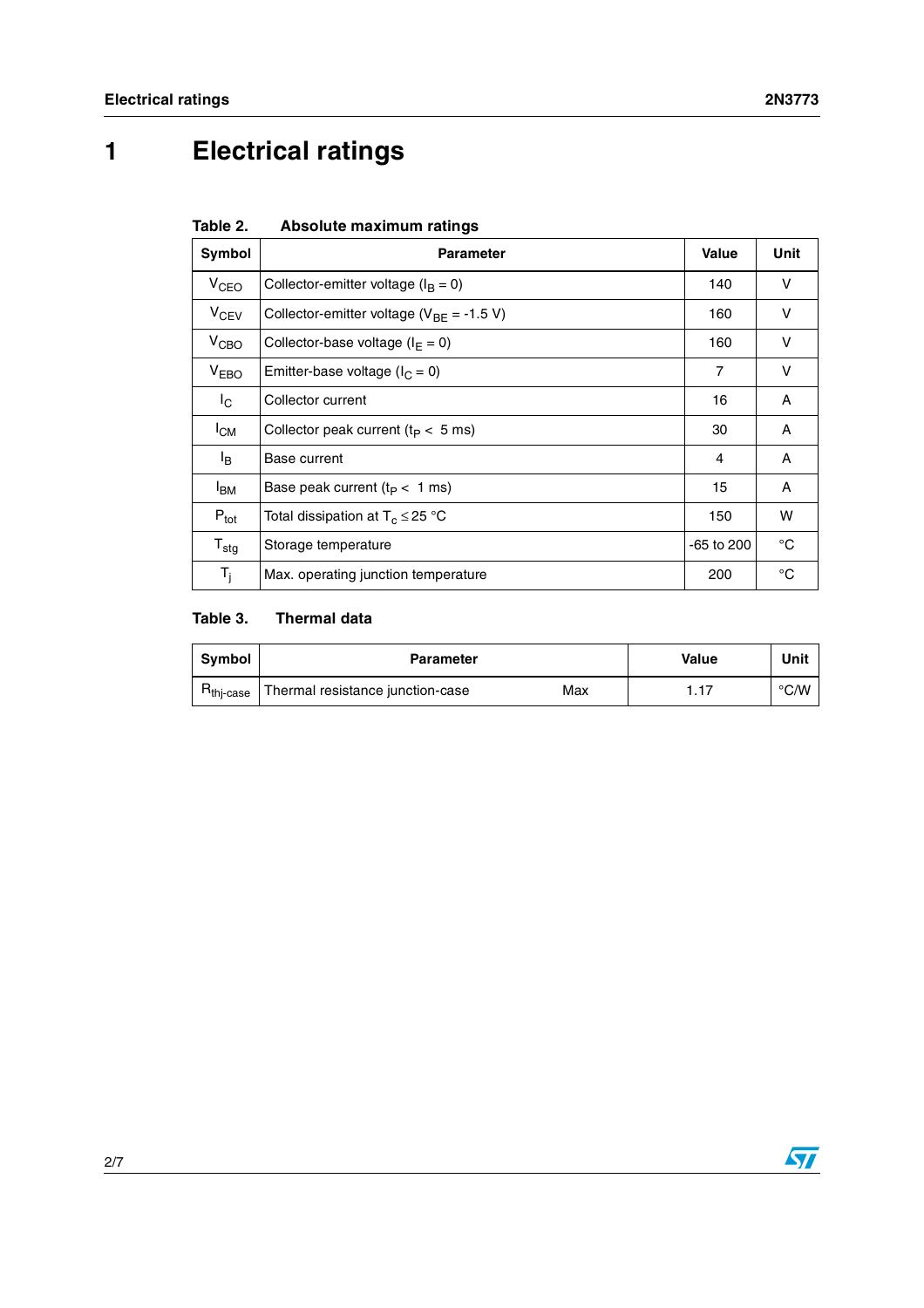# **2 Electrical characteristics**

 $(T_{\text{case}} = 25 \text{ °C}$  unless otherwise specified)

| Symbol                               | <b>Parameter</b>                                                   | <b>Test conditions</b>                                                    |                                | Min.    | Typ. | Max.                 | Unit     |
|--------------------------------------|--------------------------------------------------------------------|---------------------------------------------------------------------------|--------------------------------|---------|------|----------------------|----------|
| $I_{CEV}$                            | Collector cut-off current<br>$(V_{BF} = -1.5 V)$                   | $V_{CE} = 140 V$<br>$V_{CE}$ = 140 V T <sub>C</sub> = 150 °C              |                                |         |      | $\overline{2}$<br>10 | mA<br>mA |
| $I_{CEO}$                            | Collector cut-off current<br>$(I_{\rm B} = 0)$                     | $V_{CF}$ = 120 V                                                          |                                |         |      | 10                   | mA       |
| $I_{CBO}$                            | Collector cut-off current<br>$(I_F = 0)$                           | $V_{CB} = 140 V$                                                          |                                |         |      | $\overline{c}$       | mA       |
| $I_{EBO}$                            | Emitter cut-off current<br>$(I_C = 0)$                             | $V_{FR}$ = 7 V                                                            |                                |         |      | 5                    | mA       |
| $V_{CEO(sus)}$ <sup>(1)</sup>        | Collector-emitter<br>sustaining voltage<br>$(I_{\rm B} = 0)$       | $I_C = 0.2 A$                                                             |                                | 140     |      |                      | v        |
| $V_{CEV(sus)}$ <sup>(1)</sup>        | Collector-emitter<br>sustaining voltage<br>$(V_{BF} = -1.5 V)$     | $I_C = 0.1 A$                                                             |                                | 160     |      |                      | v        |
| $V_{\text{CER(sus)}}$ <sup>(1)</sup> | Collector-emitter<br>sustaining voltage<br>$(R_{BF} = 100 \Omega)$ | $I_C = 0.2 A$                                                             |                                | 150     |      |                      | v        |
| $V_{CE(sat)}$ <sup>(1)</sup>         | Collector-emitter<br>saturation voltage                            | $I_C = 8 A$<br>$I_C = 16 A$                                               | $I_B = 0.8 A$<br>$I_B = 3.2 A$ |         |      | 1.4<br>4             | V<br>V   |
| $V_{BE}$ <sup>(1)</sup>              | Base-emitter voltage                                               | $I_C = 8 A$                                                               | $V_{CF} = 4 V$                 |         |      | 2.2                  | v        |
| $h_{FE}$ <sup>(1)</sup>              | DC current gain                                                    | $I_C = 8 A$ $V_{CF} = 4 V$<br>$I_C = 16 \text{ A}$ $V_{CF} = 4 \text{ V}$ |                                | 15<br>5 |      | 60                   |          |
| $I_{s/b}$                            | Second Breakdown<br><b>Collector Current</b>                       | $V_{CF}$ = 30 V<br>$t = 1$ s (non repetitive)                             |                                | 5       |      |                      | Α        |

**Table 4. Electrical characteristics**

1. Pulsed: Pulse duration = 300  $\mu$ s, duty cycle  $\leq$  2 %

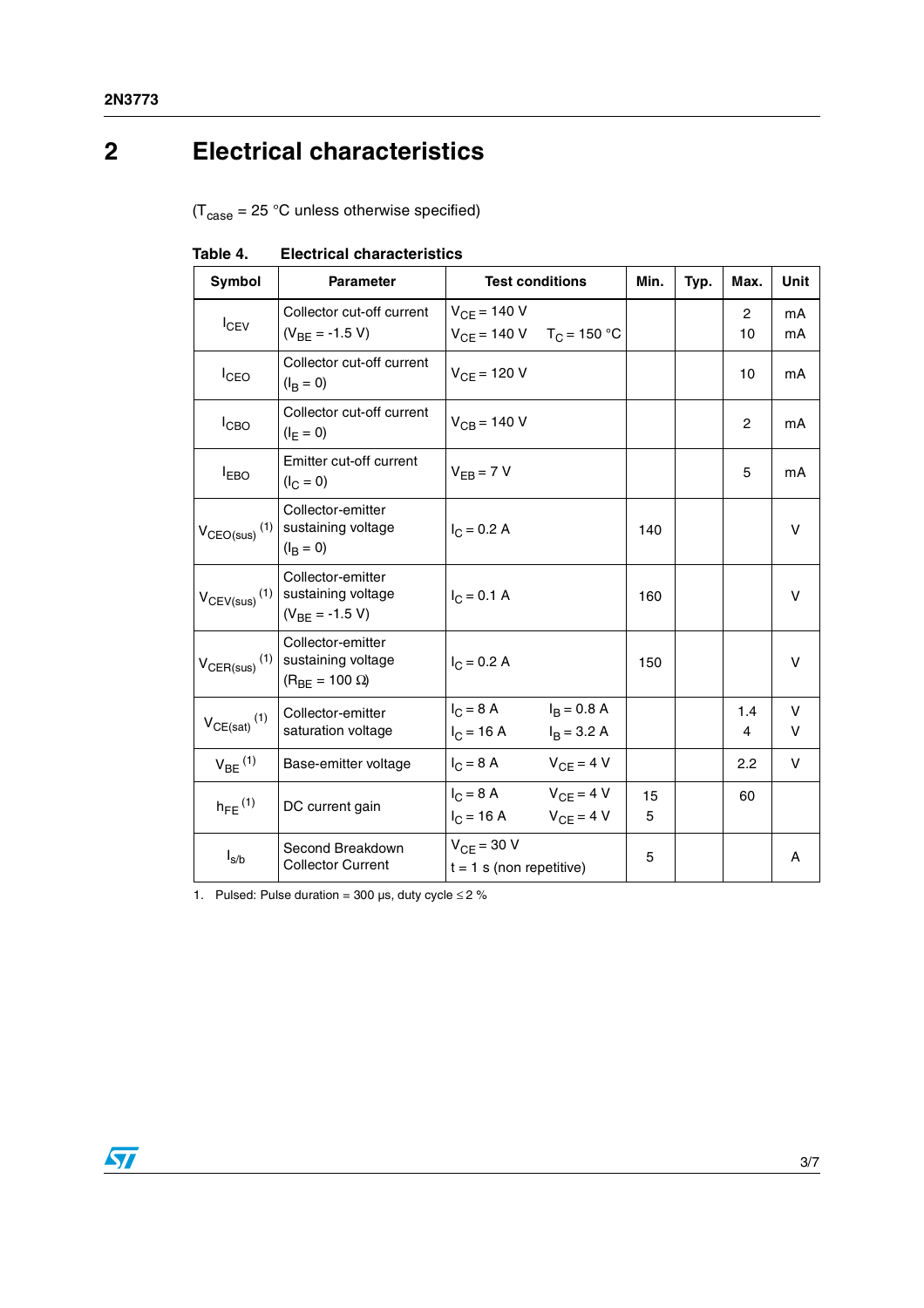## **3 Package mechanical data**

In order to meet environmental requirements, ST offers these devices in ECOPACK® packages. These packages have a Lead-free second level interconnect. The category of second level interconnect is marked on the package and on the inner box label, in compliance with JEDEC Standard JESD97. The maximum ratings related to soldering conditions are also marked on the inner box label. ECOPACK is an ST trademark. ECOPACK specifications are available at: www.st.com

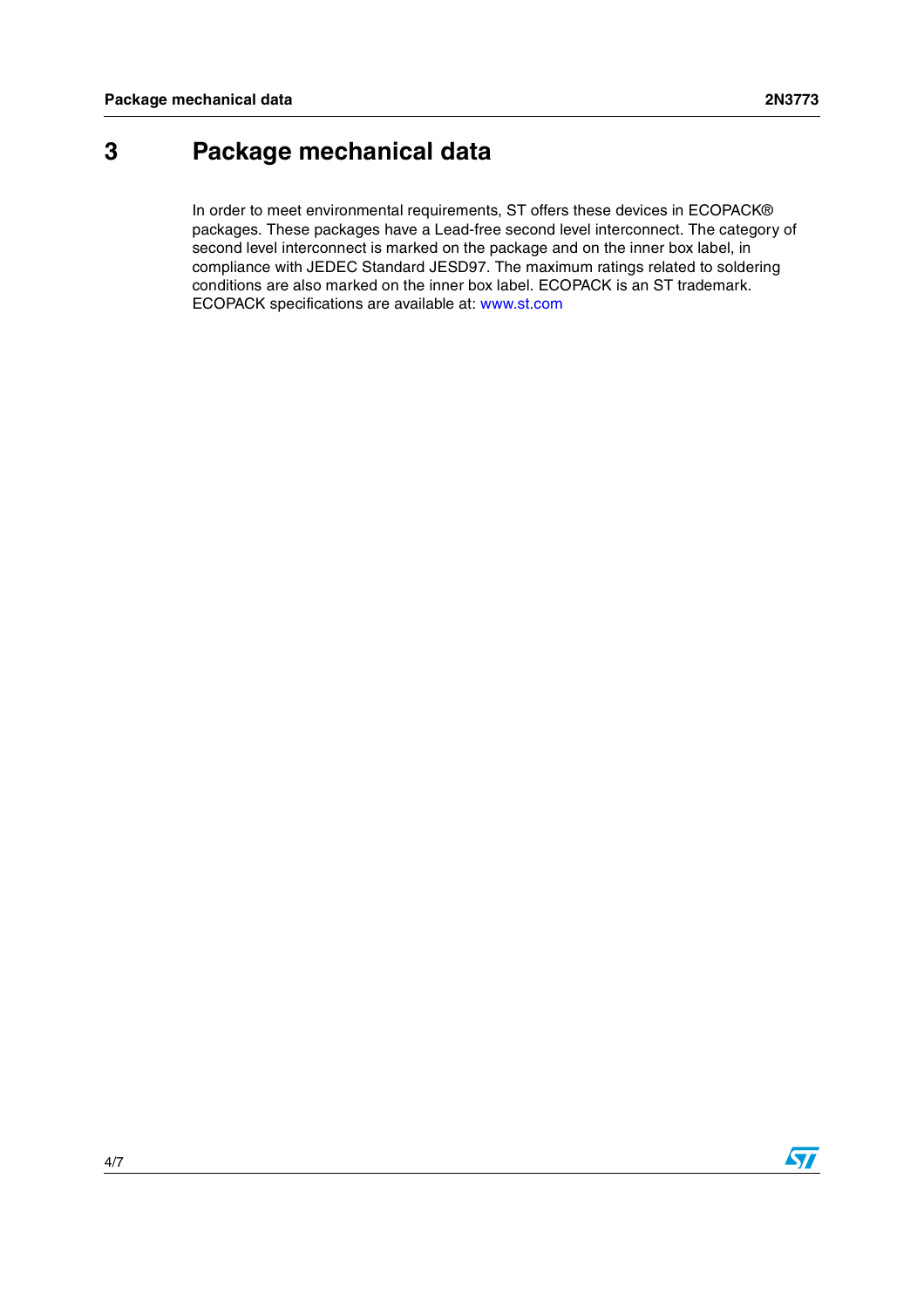ı

| TO-3 mechanical data |       |     |       |
|----------------------|-------|-----|-------|
| DIM.                 |       | mm. |       |
|                      | min.  | typ | max.  |
| A                    | 11.00 |     | 13.10 |
| B                    | 0.97  |     | 1.15  |
| C                    | 1.50  |     | 1.65  |
| D                    | 8.32  |     | 8.92  |
| E                    | 19.00 |     | 20.00 |
| G                    | 10.70 |     | 11.10 |
| ${\sf N}$            | 16.50 |     | 17.20 |
| P                    | 25.00 |     | 26.00 |
| $\mathsf{R}$         | 4.00  |     | 4.09  |
| U                    | 38.50 |     | 39.30 |
| $\vee$               | 30.00 |     | 30.30 |





٦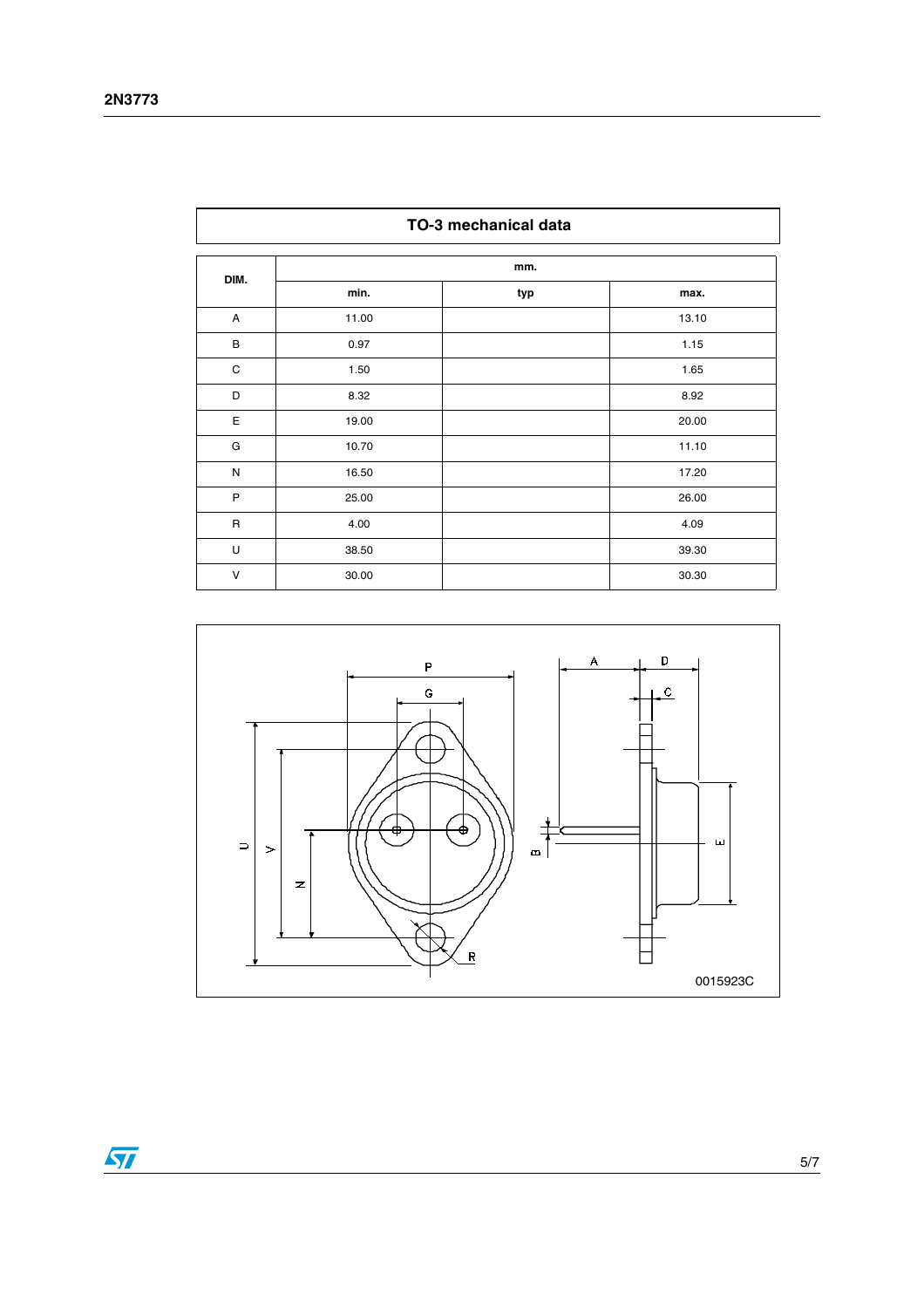# **4 Revision history**

#### Table 5. **Document revision history**

| Date        | <b>Revision</b> | <b>Changes</b>                                                 |
|-------------|-----------------|----------------------------------------------------------------|
| 03-Apr-2006 |                 | Initial release.                                               |
| 10-Oct-2008 | 2               | Content reworked to improve readability, no technical changes. |



 $\overline{\mathbf{S}}$